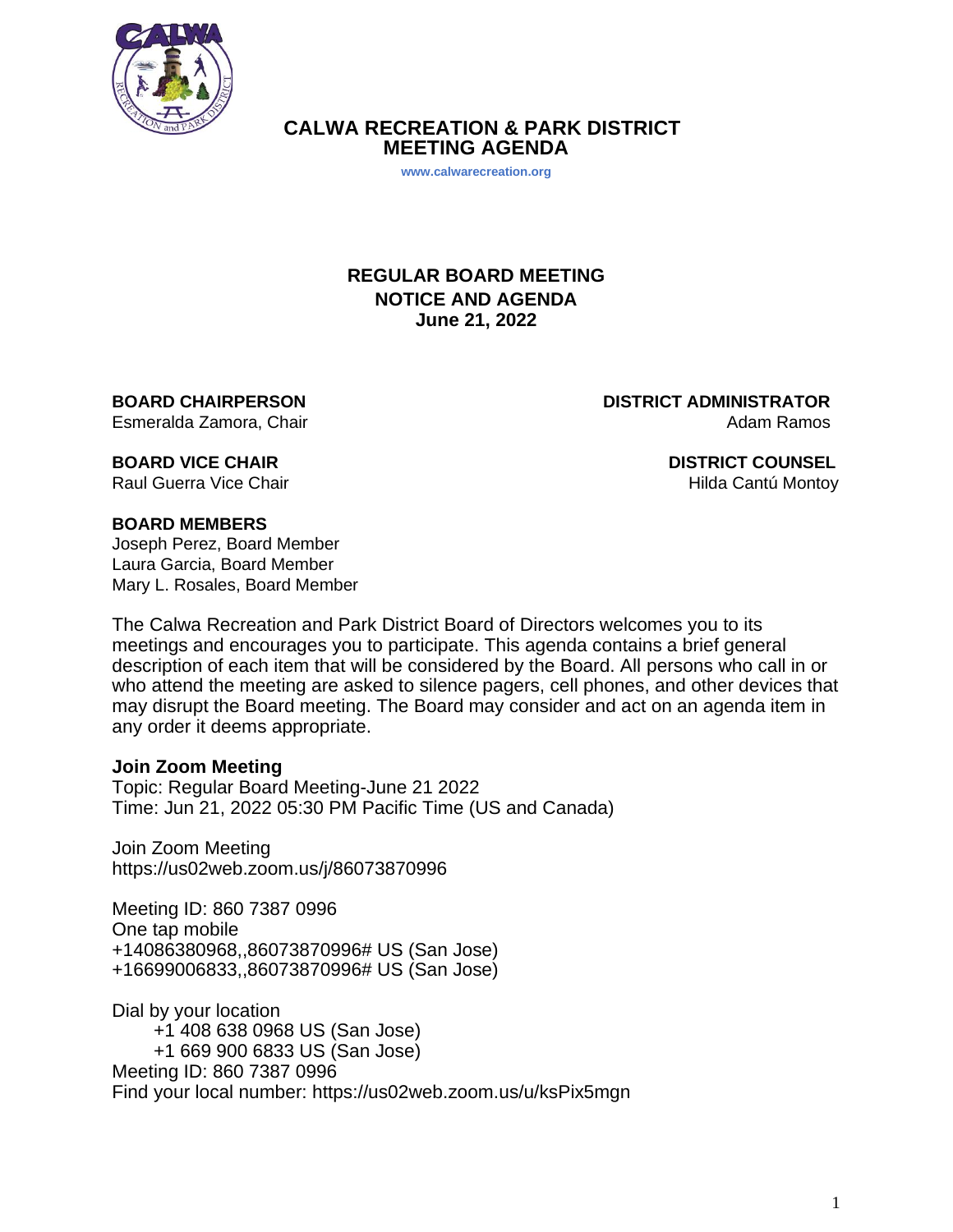# **CALL TO ORDER AND ROLL CALL**

# **A. INVOCATION AND FLAG SALUTE**

### **B. APPROVAL OF AGENDA**

#### **C. PUBLIC COMMENTS**

Members of the public who wish to address the Board on an item that is not on the agenda may do so now. Members of the public wishing to address the District on an agenda item may do so when the agenda item is called. In order to allow time for all comments, each individual is limited to three minutes, with a fifteen (15) minute maximum per group, per item, per meeting. When addressing the Board, you are requested to come forward to the speaker's microphone, state your name and address, and then proceed with your comments. All speakers are requested to wait until recognized by the Board Chair.

## **D. OLD BUSINESS**

- 1. COVID-19 Update Discussion and Direction by Board on current procedures to Park Operations (Informational) procedures to Park Operations **(Informational)** Presented By DA Pages 5-8
- 2. Update on Swimming Pool Project (**Informational**) Presented By: DA
- 3. Update on Prop 68: (**Informational**) Presented By: DA Pages: 11

### **E. NEW BUSINESS**

- 1. Approval of Resolution 2022-10 RESOLUTION OF THE BOARD OF DIRECTORS OF THE CALWA RECREATION AND PARK DISTRICT ADOPTING THE FISCAL YEAR 2022-2023 PRELIMINARY BUDGET (**Action**) Presented By: DA Pages: 12-14
- 2. Approval of Board Meeting Minutes **(Action)** Minutes-Regular Meeting May 17, 2022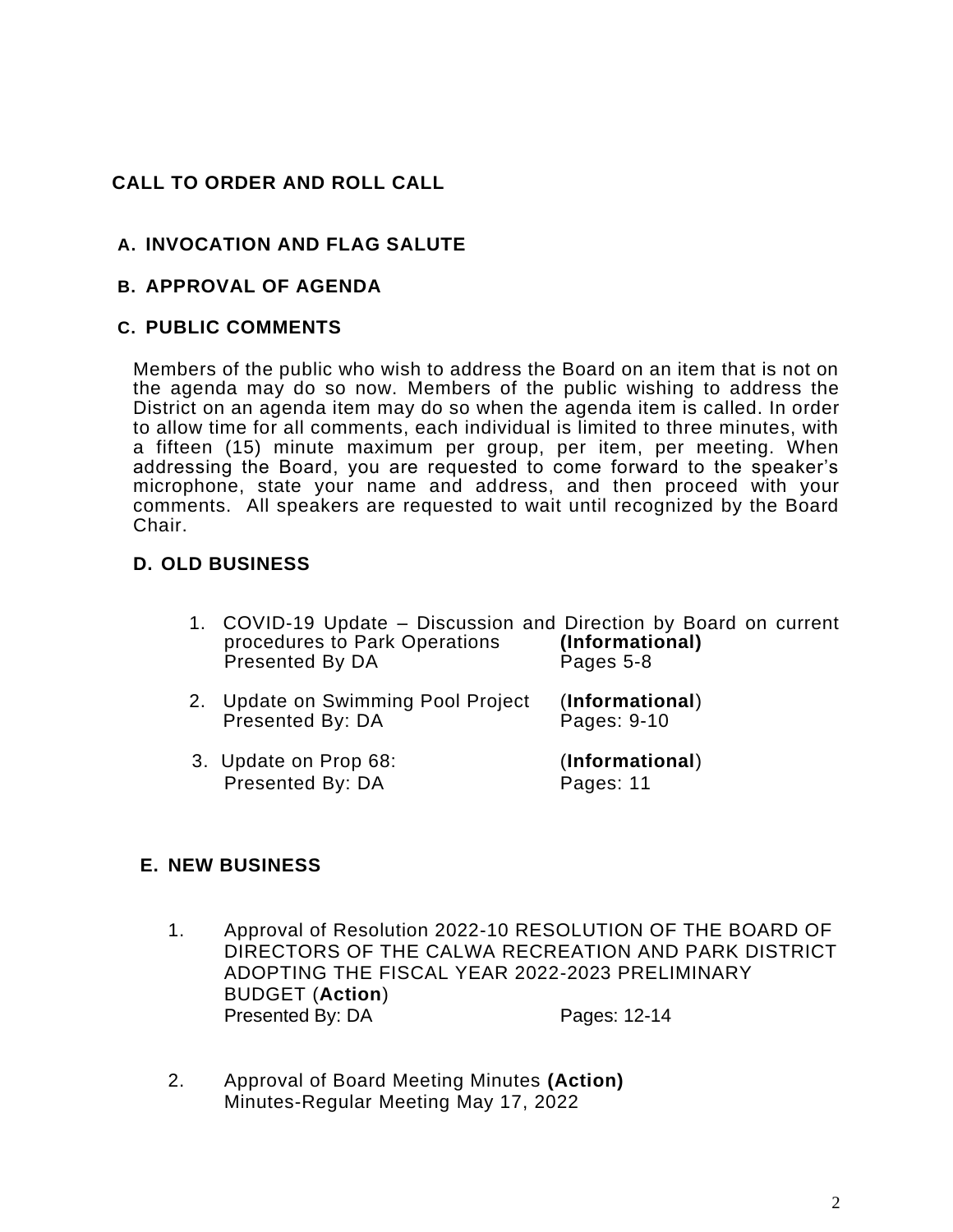Minutes-Special Meeting May 31, 2022 Presented By DA: Pages:15-25

- 3. Bank Account Information (all accounts) **(Informational)**  Presented By DA: Pages 26-37
- 4. Consider adoption of Resolution **2022-8** Reauthorizing Remote Teleconference Meetings by the Board of Directors Per AB 361 (**Action**) Presented By: DA Pages: 38-42
- 5. Consideration and Approval of Health Insurance Benefits for Full Time Employees (**Action**) Presented By: DA Pages: 43-45
- 6. Review of District Website and Social Media Procedures (**Informational**) Topic Requested By: Joseph Perez Pages: 46-48 Presented By: DA
- 7. Consideration and Approval of Removal of Art Wall (**Action**) Topic Requested By: Mary Rosales Pages:49 Presented By: DA
- 8. A RESOLUTION OF THE BOARD OF DIRECTORS OF THE CALWA RECREATION AND PARK DISTRICT REGARDING ORDERING EVEN-YEAR BOARD OF DIRECTORS' ELECTION; CONSOLIDATION OF ELECTIONS; AND SPECIFICATIONS OF ELECTION ORDER. (**Action**) Presented By: DA Pages: 50-55
- 9. Job Descriptions and Task Lists of District Employees (**Informational**) Topic Requested By: Joseph Perez Pages: 56-67 Presented By: DA
- 10. Consideration to Repair or Demolish Pump Room. (**Direction**) Topic Requested By: Joseph Perez Pages: 68 Presented By: DA
- 11. Consideration of Additional Parking Options (**Direction**) Topic Requested By: Joseph Perez Pages: 69 Presented By: DA
- 12. Update on Installation of Solar Panels (**Direction**) Topic Requested By: Joseph Perez Pages: 70-72 Presented By: DA
- 13. Repair Pedestrian Tripping Hazards throughout Park (**Action**) Topic Requested By: Joseph Perez Pages: 73-75